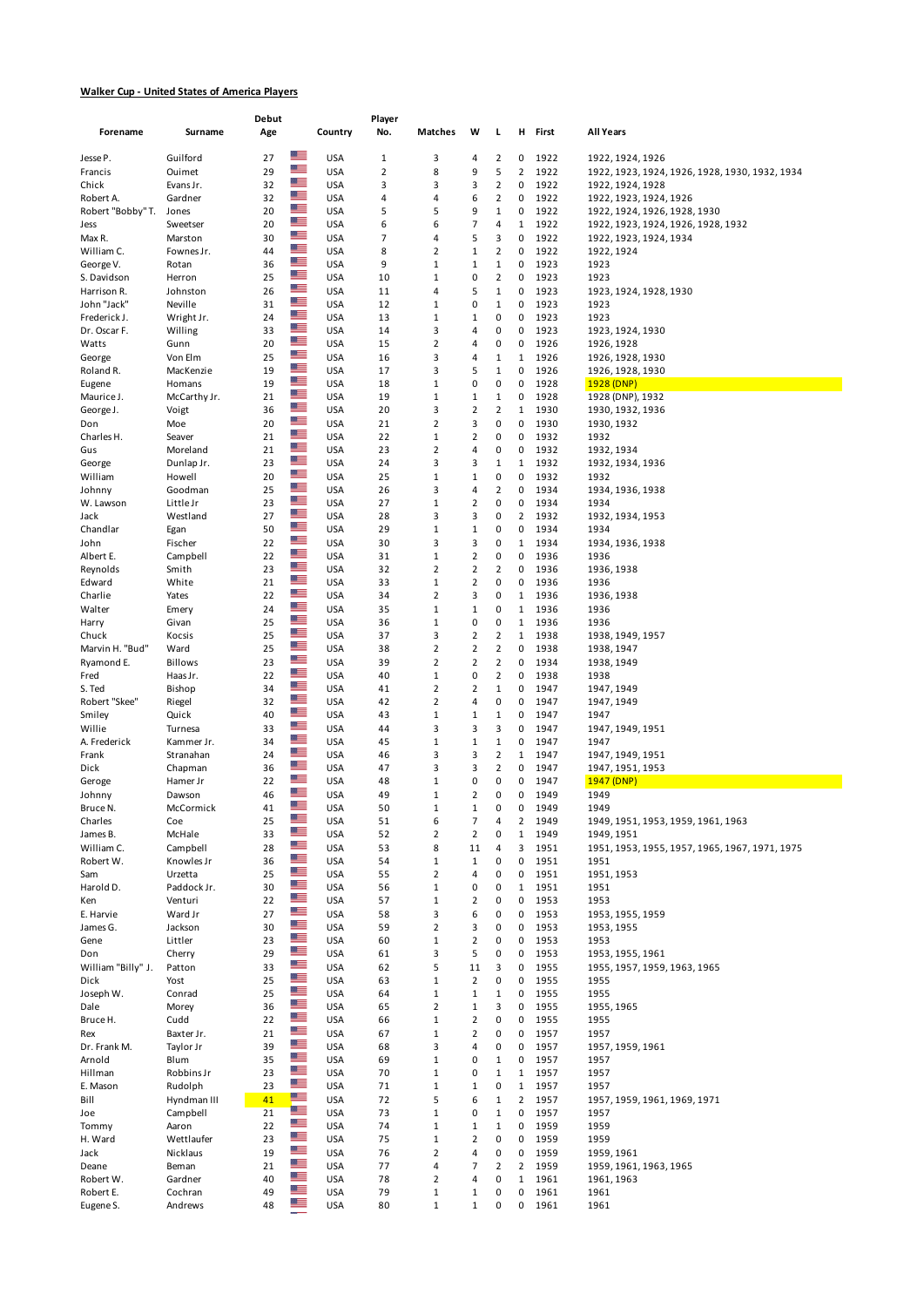| Charles B.         | Smith            | 30       | $\frac{1}{2}$  | <b>USA</b>               | 81         | $\overline{2}$             | 0                   | $\mathbf{1}$         | $\mathbf{1}$   | 1961         | 1961, 1963                                           |
|--------------------|------------------|----------|----------------|--------------------------|------------|----------------------------|---------------------|----------------------|----------------|--------------|------------------------------------------------------|
| Richard H.         | Sikes            | 23       |                | <b>USA</b>               | 82         | $\mathbf 1$                | $\mathbf 1$         | $\mathbf 2$          | 0              | 1963         | 1963                                                 |
| Downing            | Gray Jr.         | 24       | $\frac{1}{10}$ | <b>USA</b>               | 83         | 3                          | 5                   | 6                    | $\mathbf{1}$   | 1963         | 1963, 1965, 1967                                     |
| Labron             | Harris Jr.       | 21       | $\frac{m}{2}$  | <b>USA</b>               | 84         | $\,1\,$                    | 3                   | $\mathbf{1}$         | 0              | 1963         | 1963                                                 |
| Dr. Ed R.          | Updegraff        | 41       | <u>er</u>      | <b>USA</b>               | 85         | 3                          | 3                   | 3                    | $\mathbf{1}$   | 1963         | 1963, 1965, 1969                                     |
| Richard D.         | Davies           | 32       | $\mathbb{Z}$ . | <b>USA</b>               | 86         | $1\,$                      | 0                   | $\overline{2}$       | $\pmb{0}$      | 1963         | 1963                                                 |
|                    |                  |          | $\frac{m}{2}$  |                          |            |                            |                     |                      |                |              |                                                      |
| Don                | Allen            | 27       | $\frac{m}{2}$  | <b>USA</b>               | 87         | $\overline{2}$             | 0                   | 4                    | $\overline{2}$ | 1965         | 1965, 1967                                           |
| Edgar M.           | Tutwiler Jr.     | 46       |                | <b>USA</b>               | 88         | $\overline{2}$             | 5                   | $\mathbf 1$          | 0              | 1965         | 1965, 1967                                           |
| J. Mark            | Hopkins          | 22       | $\frac{1}{2}$  | <b>USA</b>               | 89         | $1\,$                      | 0                   | $\overline{2}$       | 1              | 1965         | 1965                                                 |
| M. Dave            | Eichelberger     | 22       | ╩              | <b>USA</b>               | 90         | $\,1\,$                    | $\mathbf 1$         | $\overline{2}$       | $\pmb{0}$      | 1965         | 1965                                                 |
| Bob                | Murphy Jr.       | 24       | $\frac{m}{2}$  | <b>USA</b>               | 91         | $\,1\,$                    | $\mathbf 1$         | $\overline{2}$       | 1              | 1967         | 1967                                                 |
| Ron                | Cerrudo          | 22       | ≝≡             | <b>USA</b>               | 92         | $1\,$                      | $\mathbf 1$         | 1                    | $\overline{2}$ | 1967         | 1967                                                 |
|                    |                  |          | $\frac{1}{2}$  |                          |            |                            |                     |                      |                |              |                                                      |
| Jack               | Lewis Jr         | 19       |                | <b>USA</b>               | 93         | $\,1\,$                    | 3                   | $\mathbf 1$          | $\pmb{0}$      | 1967         | 1967                                                 |
| James A.           | Grant            | 25       | ≝≡             | <b>USA</b>               | 94         | $\,1\,$                    | 2                   | 0                    | 0              | 1967         | 1967                                                 |
| Bob                | Dickson          | 22       | $\mathbb{Z}$ . | <b>USA</b>               | 95         | $\,1\,$                    | 3                   | 0                    | 0              | 1967         | 1967                                                 |
| Marty              | Fleckman         | 23       | $\frac{m}{2}$  | <b>USA</b>               | 96         | $\,1\,$                    | 0                   | $\overline{2}$       | $\pmb{0}$      | 1967         | 1967                                                 |
| Marvin "Vinny"     | Giles            | 26       | $\frac{m}{2}$  | <b>USA</b>               | 97         | 4                          | 8                   | $\overline{2}$       | 5              | 1969         | 1969, 1971, 1973, 1975                               |
|                    |                  |          | $\frac{1}{2}$  |                          |            |                            |                     |                      |                |              |                                                      |
| Steve              | Melnyk           | 22       |                | <b>USA</b>               | 98         | $\overline{2}$             | 3                   | 3                    | $1\,$          | 1969         | 1969, 1971                                           |
| Bruce              | Fleisher         | 20       | ≝≡             | <b>USA</b>               | 99         | $1\,$                      | 0                   | $\overline{2}$       | $\overline{2}$ | 1969         | 1969                                                 |
| Allen L.           | Miller III       | 21       | ╩              | <b>USA</b>               | 100        | $\overline{2}$             | 4                   | 3                    | $\mathbf{1}$   | 1969         | 1969, 1971                                           |
| J. Lanston "Lanny" | Wadkins          | 19       | ╩              | <b>USA</b>               | 101        | $\overline{2}$             | 3                   | 4                    | 0              | 1969         | 1969, 1971                                           |
| Dick               | Siderowf         | 32       | $\frac{1}{2}$  | <b>USA</b>               | 102        | 4                          | 4                   | 8                    | $\overline{2}$ | 1969         | 1969, 1973, 1975, 1977                               |
| Joe                | Inman            | 21       | $\frac{1}{2}$  | <b>USA</b>               | 103        | $\,1\,$                    | 2                   | 0                    | $\pmb{0}$      | 1969         | 1969                                                 |
|                    |                  |          | $\frac{m}{2}$  |                          |            |                            |                     |                      |                |              |                                                      |
| John               | Bohmann          | 21       |                | <b>USA</b>               | 104        | $\mathbf{1}$               | $\mathbf 1$         | $\overline{2}$       | 0              | 1969         | 1969                                                 |
| Jim                | Simons           | 21       | $\mathbb{Z}$ . | <b>USA</b>               | 105        | $\,1\,$                    | 0                   | $\mathbf 2$          | 0              | 1971         | 1971                                                 |
| John               | Farquhar         | 35       | ≝≡             | <b>USA</b>               | 106        | $\,1\,$                    | $\mathbf 1$         | $\overline{2}$       | 0              | 1971         | 1971                                                 |
| Tom                | Kite Jr.         | 21       | ≝≡             | <b>USA</b>               | 107        | $\,1\,$                    | 2                   | $\mathbf 1$          | $\mathbf 1$    | 1971         | 1971                                                 |
|                    |                  | 29       | ≝≡             |                          |            | $\,1\,$                    | $\mathbf 1$         | $\overline{2}$       |                |              |                                                      |
| Jim                | Gabrielson       |          | $\mathbb{Z}$ . | <b>USA</b>               | 108        |                            |                     |                      | 0              | 1971         | 1971                                                 |
| Gary               | Koch             | 20       |                | <b>USA</b>               | 109        | $\overline{2}$             | 4                   | $\mathbf{1}$         | $\overline{2}$ | 1973         | 1973, 1975                                           |
| Mark               | Pfeil            | 22       | ≝              | <b>USA</b>               | 110        | $\mathbf{1}$               | 2                   | $\mathbf 1$          | $\mathbf{1}$   | 1973         | 1973                                                 |
| Danny              | Edwards          | 22       | ≝≡             | <b>USA</b>               | 111        | $\,1\,$                    | 4                   | 0                    | 0              | 1973         | 1973                                                 |
| James              | Ellis            | 22       | $\frac{1}{2}$  | <b>USA</b>               | 112        | $1\,$                      | 2                   | 1                    | 0              | 1973         | 1973                                                 |
|                    | West III         | 25       | $\frac{m}{2}$  | <b>USA</b>               | 113        | $\overline{2}$             | 2                   | 3                    | $\mathbf{1}$   | 1973         | 1973, 1979                                           |
| Martin             |                  |          | $\frac{m}{2}$  |                          |            |                            |                     |                      |                |              |                                                      |
| Douglas            | Ballenger        | 21       |                | <b>USA</b>               | 114        | $\,1\,$                    | $\mathbf 1$         | 0                    | 0              | 1973         | 1973                                                 |
| Michael            | Killian          | 23       | $\frac{m}{2}$  | <b>USA</b>               | 115        | $\,1\,$                    | 1                   | $\mathbf 2$          | 0              | 1973         | 1973                                                 |
| Bill               | Rogers           | 21       | $\frac{m}{2}$  | <b>USA</b>               | 116        | $\,1\,$                    | $\mathbf 1$         | $\mathbf 1$          | 0              | 1973         | 1973                                                 |
| Jerry              | Pate             | 21       | $\frac{m}{2}$  | <b>USA</b>               | 117        | $\,1\,$                    | 0                   | 4                    | 0              | 1975         | 1975                                                 |
|                    | <b>Burns III</b> | 25       | ≝≡             | <b>USA</b>               | 118        | $\mathbf{1}$               | 2                   | $\mathbf{1}$         | 0              | 1975         | 1975                                                 |
| George             |                  |          | $\mathbb{Z}$ . |                          |            |                            |                     |                      |                |              |                                                      |
| Craig              | Stadler          | 21       |                | <b>USA</b>               | 119        | $\,1\,$                    | 3                   | 0                    | 0              | 1975         | 1975                                                 |
| Jay                | Haas             | 21       | <u>er</u>      | <b>USA</b>               | 120        | $\,1\,$                    | 3                   | 0                    | 0              | 1975         | 1975                                                 |
| Curtis             | Strange          | 20       | $\mathbb{Z}$ . | <b>USA</b>               | 121        | $\,1\,$                    | 3                   | 0                    | $1\,$          | 1975         | 1975                                                 |
| John               | Grace            | 27       | $\mathbb{Z}$ . | <b>USA</b>               | 122        | $\,1\,$                    | 2                   | $1\,$                | 0              | 1975         | 1975                                                 |
| John               | Fought           | 23       | ╩              | <b>USA</b>               | 123        | $\,1\,$                    | 4                   | 0                    | 0              | 1977         | 1977                                                 |
|                    |                  |          | $\frac{m}{2}$  |                          |            |                            |                     |                      |                |              |                                                      |
| Vance              | Heafner          | 23       |                | <b>USA</b>               | 124        | $\,1\,$                    | 3                   | 0                    | 0              | 1977         | 1977                                                 |
| Scott              | Simpson          | 22       | ≝≡             | <b>USA</b>               | 125        | $1\,$                      | 3                   | 0                    | 0              | 1977         | 1977                                                 |
| Lindy              | Miller           | 20       | $\frac{1}{2}$  | <b>USA</b>               | 126        | $\,1\,$                    | 4                   | 0                    | $\pmb{0}$      | 1977         | 1977                                                 |
| Gary               | Hallberg         | 19       | ╩              | <b>USA</b>               | 127        | $\,1\,$                    | $\mathbf 1$         | $\overline{2}$       | $\mathbf{1}$   | 1977         | 1977                                                 |
| R. Jay             | Sigel            | 33       | $\frac{m}{2}$  | <b>USA</b>               | 128        | 9                          | 18                  | 10                   | 5              | 1977         | 1977, 1979, 1981, 1983, 1985, 1987, 1989, 1991, 1993 |
|                    |                  |          | $\mathbb{Z}$ . |                          |            |                            |                     |                      |                |              |                                                      |
| Mike               | Brannan          | 21       |                | <b>USA</b>               | 129        | $\mathbf{1}$               | $\mathbf 1$         | $\overline{2}$       | 0              | 1977         | 1977                                                 |
| Bill               | Sander           | 21       | ≝≡             | <b>USA</b>               | 130        | $\mathbf{1}$               | 0                   | 3                    | 0              | 1977         | 1977                                                 |
| Fred               | Ridley           | 24       | ▓▆             | <b>USA</b>               | 131        | $\,1\,$                    | 2                   | $1\,$                | 0              | 1977         | 1977                                                 |
| Scott              | Hoch             | 23       | <u>er</u>      | <b>USA</b>               | 132        | $\mathbf 1$                | 4                   | 0                    | $\pmb{0}$      | 1979         | 1979                                                 |
| Hal                | Sutton           |          | æ              | <b>USA</b>               | 133        | 2                          | $\overline{2}$      | 4                    | $\mathbf{1}$   | 1979         | 1979, 1981                                           |
|                    |                  |          |                |                          |            |                            |                     |                      |                |              |                                                      |
| Doug               |                  | 21       |                |                          |            |                            |                     |                      |                |              |                                                      |
|                    | Fischesser       | 28       | $\frac{1}{2}$  | <b>USA</b>               | 134        | $\mathbf 1$                | $\mathbf 1$         | $\mathbf 2$          | 0              | 1979         | 1979                                                 |
| Jim                | Holtgrieve       | 31       | $\frac{1}{2}$  | <b>USA</b>               | 135        | 3                          | 6                   | 4                    | 0              | 1979         | 1979, 1981, 1983                                     |
| Griff              | Moody III        | 20       | ≝≡             | <b>USA</b>               | 136        | $\,1\,$                    | $\mathbf 1$         | $\overline{2}$       | $\pmb{0}$      | 1979         | 1979                                                 |
|                    |                  |          | ╩              |                          |            |                            |                     |                      |                |              |                                                      |
| Michael            | Gove             | 21       |                | <b>USA</b>               | 137        | $\mathbf{1}$               | 2                   | $\mathbf 1$          | 0              | 1979         | 1979                                                 |
| Doug               | Clarke           | 19       | $\mathbb{Z}$   | <b>USA</b>               | 138        | $\mathbf 1$                | 2                   | 0                    | 1              | 1979         | 1979                                                 |
| Michael            | Peck             | 21       | ≝≡             | <b>USA</b>               | 139        | $\,1\,$                    | $\mathbf 1$         | $\mathbf 1$          | $\mathbf{1}$   | 1979         | 1979                                                 |
| Frank              | Fuhrer III       | 22       | $\frac{m}{2}$  | <b>USA</b>               | 140        | $\,1\,$                    | $\overline{2}$      | $\mathbf 1$          | 0              | 1981         | 1981                                                 |
| Bob                | Lewis            | 37       | ╩              | <b>USA</b>               | 141        | 4                          | 10                  | 4                    | 0              | 1981         | 1981, 1983, 1985, 1987                               |
| Dick               | Von Tacky        | 24       | ≝≡             | <b>USA</b>               | 142        | $\mathbf 1$                | $\mathbf 1$         | $\overline{2}$       | 0              | 1981         | 1981                                                 |
|                    |                  |          | ≝              |                          |            |                            |                     |                      |                |              |                                                      |
| Ron                | Commans          | 22       |                | <b>USA</b>               | 143        | $\mathbf{1}$               | $1\,$               | $\mathbf 1$          | $\mathbf{1}$   | 1981         | 1981                                                 |
| Corey              | Pavin            | 21       | ≝≡             | <b>USA</b>               | 144        | $\,1\,$                    | 2                   | 0                    | $\mathbf{1}$   | 1981         | 1981                                                 |
| Joe                | Rassett          | 23       | $\frac{1}{10}$ | <b>USA</b>               | 145        | $\,1\,$                    | 3                   | 0                    | $\pmb{0}$      | 1981         | 1981                                                 |
| Joseph "Jodie"     | Mudd             | 21       | ╩              | <b>USA</b>               | 146        | $\,1\,$                    | 3                   | 0                    | $\pmb{0}$      | 1981         | 1981                                                 |
| Rick               | Fehr             | 20       | $\mathbb{Z}$   | <b>USA</b>               | 147        | $\,1\,$                    | 2                   | $\mathbf{1}$         | $\mathbf 1$    | 1983         | 1983                                                 |
| Willie             | Wood             | 22       | $\frac{m}{2}$  | <b>USA</b>               |            |                            |                     |                      | $\mathbf 1$    |              |                                                      |
|                    |                  |          | $\frac{m}{2}$  |                          | 148        | $\mathbf 1$                | $\mathbf 1$         | $\overline{2}$       |                | 1983         | 1983                                                 |
| Brad               | Faxon Jr.        | 21       | $\frac{m}{2}$  | <b>USA</b>               | 149        | $\,1\,$                    | з                   | $\mathbf 1$          | 0              | 1983         | 1983                                                 |
| William            | Hoffer           | 33       |                | <b>USA</b>               | 150        | $\,1\,$                    | $\mathbf 1$         | 0                    | $\pmb{0}$      | 1983         | 1983                                                 |
| David              | Tentis           | 20       | $\frac{m}{2}$  | <b>USA</b>               | 151        | $\,1\,$                    | 0                   | $\mathbf 1$          | $\mathbf 1$    | 1983         | 1983                                                 |
| Billy              | Tuten            | 21       | $\mathbb{Z}$ . | <b>USA</b>               | 152        | $\mathbf 1$                | $\mathbf 1$         | $\mathbf 1$          | 0              | 1983         | 1983                                                 |
| Nathaniel          | Crosby           | 21       | ≝≡             | <b>USA</b>               | 153        | $\,1\,$                    | $\mathbf 1$         | $\mathbf 1$          | 0              | 1983         | 1983                                                 |
|                    |                  |          | $\frac{m}{2}$  |                          |            |                            |                     |                      |                |              |                                                      |
| Scott              | Verplank         | 21       |                | <b>USA</b>               | 154        | $\,1\,$                    | 3                   | 0                    | $\mathbf 1$    | 1985         | 1985                                                 |
| James J. "Duffy"   | Waldorf Jr.      | 23       | $\mathbb{Z}$ . | <b>USA</b>               | 155        | $\mathbf 1$                | $\mathbf 1$         | $\overline{2}$       | $\pmb{0}$      | 1985         | 1985                                                 |
| Sam                | Randolph         | 21       | ╩              | <b>USA</b>               | 156        | $\mathbf{1}$               | 2                   | $\mathbf 1$          | $\mathbf{1}$   | 1985         | 1985                                                 |
| Randy              | Sonnier          | 38       | $\mathbb{Z}$   | <b>USA</b>               | 157        | $\mathbf 1$                | 0                   | $\overline{2}$       | $\mathbf{1}$   | 1985         | 1985                                                 |
| Jerry              | Haas             | 21       | ≝≡             | <b>USA</b>               | 158        | $\mathbf 1$                | $\mathbf 1$         | $\overline{2}$       | $\mathbf{1}$   | 1985         | 1985                                                 |
|                    |                  |          | $\frac{1}{10}$ |                          |            |                            |                     |                      |                |              |                                                      |
| Mike               | Podolak          | 30       |                | <b>USA</b>               | 159        | $\,1\,$                    | $\mathbf 1$         | 0                    | $\mathbf{1}$   | 1985         | 1985                                                 |
| Davis              | Love III         | 21       | ╩              | <b>USA</b>               | 160        | $\,1\,$                    | 2                   | 0                    | $\mathbf{1}$   | 1985         | 1985                                                 |
| Clark              | <b>Burroughs</b> | 22       | ≊≡             | <b>USA</b>               | 161        | $\mathbf 1$                | $\mathbf 1$         | $\overline{2}$       | 0              | 1985         | 1985                                                 |
| Stewart "Buddy"    | Alexander        | 34       | $\frac{1}{2}$  | <b>USA</b>               | 162        | $\,1\,$                    | 2                   | $\mathbf 1$          | 0              | 1987         | 1987                                                 |
| Bill               | Mayfair          | 20       | ≝              | <b>USA</b>               | 163        | $\mathbf{1}$               | 3                   | 0                    | 0              | 1987         | 1987                                                 |
|                    |                  |          | ≝≡             |                          |            |                            |                     |                      |                |              |                                                      |
| Chris<br>Len       | Kite<br>Mattiace | 23<br>19 | ╩              | <b>USA</b><br><b>USA</b> | 164<br>165 | $\mathbf 1$<br>$\mathbf 1$ | 2<br>$\overline{2}$ | $\mathbf 1$<br>$1\,$ | 0<br>0         | 1987<br>1987 | 1987<br>1987                                         |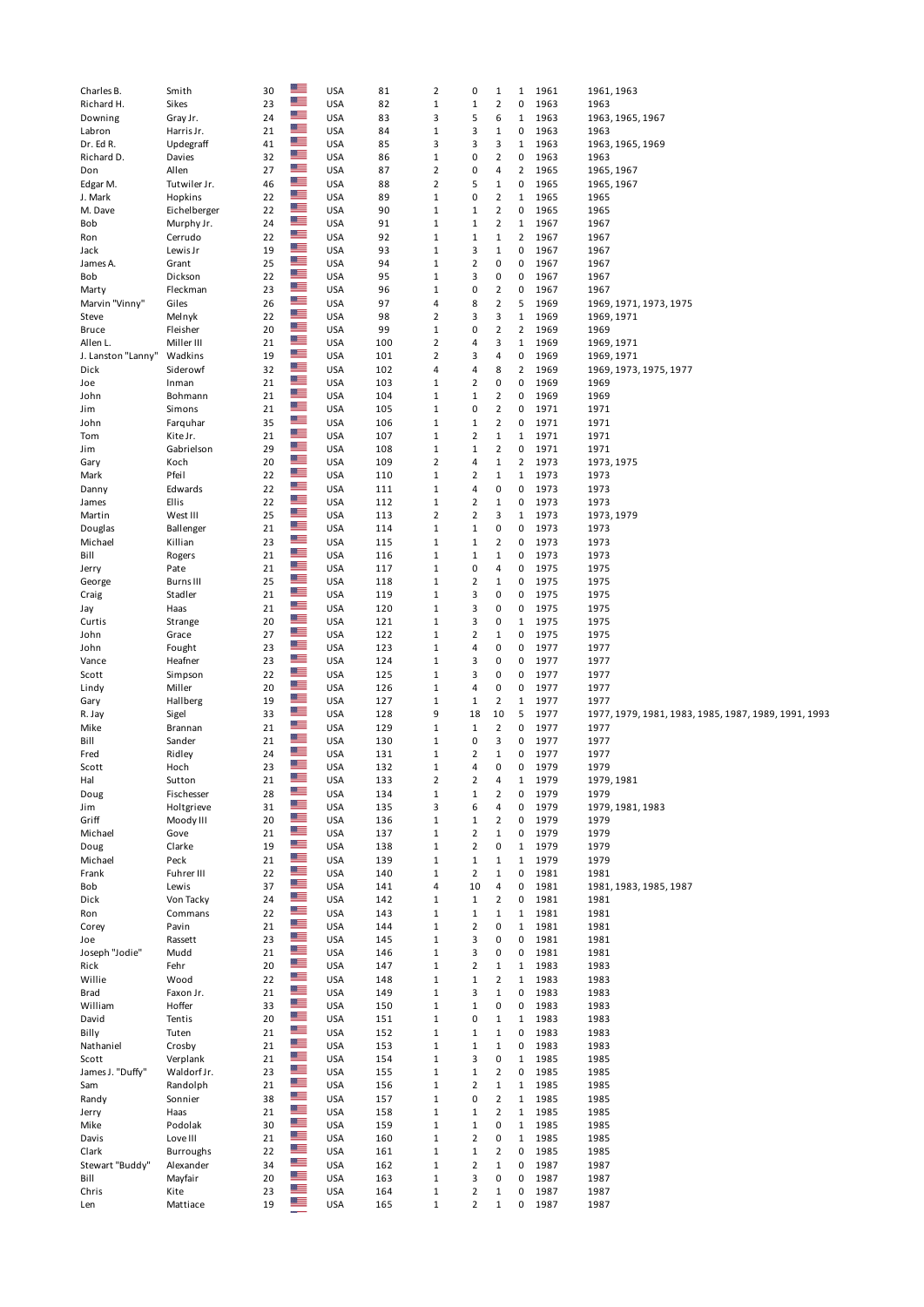| Bill            | Loeffler         | 30       |                    | <b>USA</b>               | 166        | $1\,$                      | $\overline{2}$    | $\mathbf{1}$      | 0                | 1987         | 1987                   |
|-----------------|------------------|----------|--------------------|--------------------------|------------|----------------------------|-------------------|-------------------|------------------|--------------|------------------------|
| Billy           | Andrade          | 23       | 置                  | <b>USA</b>               | 167        | $\mathbf 1$                | $\overline{2}$    | $\overline{2}$    | 0                | 1987         | 1987                   |
| Jim             | Sorenson         | 23       | $\frac{m}{2}$      | <b>USA</b>               | 168        | $1\,$                      | $1\,$             | $\mathbf{1}$      | 1                | 1987         | 1987                   |
|                 |                  |          | $\frac{m}{2}$      |                          |            |                            |                   |                   |                  |              |                        |
| Brian           | Montgomery       | 18       |                    | <b>USA</b>               | 169        | $\mathbf 1$                | $\overline{2}$    | 0                 | 0                | 1987         | 1987                   |
| Robert          | Gamez            | 21       | $\frac{m}{2}$      | <b>USA</b>               | 170        | $\mathbf 1$                | 3                 | 0                 | $\mathbf{1}$     | 1989         | 1989                   |
| Doug            | Martin           | 22       | 置                  | <b>USA</b>               | 171        | $\mathbf 1$                | $\mathbf 1$       | $\mathbf 1$       | $\overline{2}$   | 1989         | 1989                   |
| Greg            | Lesher           | 20       | $\frac{m}{2}$      | <b>USA</b>               | 172        | $1\,$                      | $1\,$             | 3                 | 0                | 1989         | 1989                   |
| Danny           | Yates II         | 39       | ▀▀                 | <b>USA</b>               | 173        | $\overline{2}$             | 3                 | $\overline{2}$    | $\mathbf{1}$     | 1989         | 1989, 1993             |
|                 |                  | 19       | <u>me</u>          |                          |            |                            | 4                 |                   |                  |              |                        |
| Phil            | Mickelson        |          | $\frac{m}{2}$      | <b>USA</b>               | 174        | $\overline{2}$             |                   | $\overline{2}$    | $\overline{2}$   | 1989         | 1989, 1991             |
| David           | Eger             | 37       |                    | <b>USA</b>               | 175        | 3                          | 4                 | 3                 | $\mathbf{1}$     | 1989         | 1989, 1991, 2001       |
| G. Kevin        | Johnson          | 22       | ▀                  | <b>USA</b>               | 176        | $\mathbf{1}$               | $\mathbf{1}$      | $\overline{2}$    | 0                | 1989         | 1989                   |
| Ralph           | Howe             | 24       | $\frac{m}{2}$      | <b>USA</b>               | 177        | $1\,$                      | 0                 | $\mathbf{1}$      | 0                | 1989         | 1989                   |
| Eric            | Meeks            | 24       | ≝                  | <b>USA</b>               | 178        | $\mathbf 1$                | 0                 | 0                 | $\mathbf 1$      | 1989         | 1989                   |
| Bob             | May              | 22       | $\frac{m}{2}$      | <b>USA</b>               | 179        | $\mathbf{1}$               | 3                 | $\mathbf 1$       | 0                | 1991         | 1991                   |
|                 |                  |          | $\frac{m}{2}$      |                          |            |                            |                   |                   |                  |              |                        |
| David           | Duval            | 19       |                    | <b>USA</b>               | 180        | $1\,$                      | $\overline{2}$    | $\mathbf 1$       | 0                | 1991         | 1991                   |
| Mike            | Sposa            | 22       | $\frac{m}{2}$      | <b>USA</b>               | 181        | $1\,$                      | $\overline{2}$    | $\mathbf{1}$      | 0                | 1991         | 1991                   |
| Mitch           | Voges            | 42       | $\frac{m}{2}$      | <b>USA</b>               | 182        | $\mathbf 1$                | $\overline{2}$    | $\mathbf 1$       | 0                | 1991         | 1991                   |
| Allen           | Doyle            | 43       | $\frac{m}{2}$      | <b>USA</b>               | 183        | 3                          | 5                 | $\mathbf 1$       | 0                | 1989         | 1991, 1993             |
| Franklin        | Langham          | 23       | $\frac{m}{2}$      | <b>USA</b>               | 184        | $\mathbf 1$                | $\mathbf 1$       | $\overline{2}$    | $\mathbf{1}$     | 1991         | 1991                   |
| Tom             | Scherrer         | 21       | $\frac{1}{12}$     | <b>USA</b>               | 185        | $\mathbf 1$                | 0                 | 3                 | 0                | 1991         | 1991                   |
|                 |                  |          | $\frac{1}{12}$     |                          |            |                            |                   |                   |                  |              |                        |
| David           | Berganio Jr.     | 24       |                    | <b>USA</b>               | 186        | $1\,$                      | $1\,$             | $\overline{2}$    | 0                | 1993         | 1993                   |
| Kelly           | Mitchum          | 22       | <u>me</u>          | <b>USA</b>               | 187        | $1\,$                      | $\overline{2}$    | 0                 | $\mathbf{1}$     | 1993         | 1993                   |
| Tim             | Herron           | 23       | $\frac{m}{2}$      | <b>USA</b>               | 188        | $\mathbf 1$                | 3                 | 0                 | 0                | 1993         | 1993                   |
| Todd            | Demsey           | 21       | ▀                  | <b>USA</b>               | 189        | $\mathbf 1$                | 3                 | 0                 | 0                | 1993         | 1993                   |
| Justin          | Leonard          | 21       | 置                  | <b>USA</b>               | 190        | $\mathbf 1$                | 3                 | 0                 | 0                | 1993         | 1993                   |
| Brian           | Gay              | 22       | ▀▀                 | <b>USA</b>               | 191        | $\mathbf 1$                | 0                 | $\mathbf{1}$      | $\mathbf{1}$     | 1993         | 1993                   |
|                 |                  |          | $\frac{m}{2}$      |                          |            |                            |                   |                   |                  |              |                        |
| John            | Harris           | 41       |                    | <b>USA</b>               | 192        | 4                          | 10                | 4                 | 0                | 1993         | 1993, 1995, 1997, 2001 |
| Eldrick "Tiger" | Woods            | 19       | $\frac{m}{2}$      | <b>USA</b>               | 193        | $1\,$                      | $\overline{2}$    | $\overline{2}$    | 0                | 1995         | 1995                   |
| Alan            | Bratton          | 23       | $\frac{m}{2}$      | <b>USA</b>               | 194        | $\mathbf 1$                | $1\,$             | 0                 | $\overline{2}$   | 1995         | 1995                   |
| Chris           | Riley            | 21       | ≝≣                 | <b>USA</b>               | 195        | $\mathbf{1}$               | $1\,$             | $\mathbf{1}$      | $\mathbf 1$      | 1995         | 1995                   |
| Notah           | Begay III        | 22       | ≝                  | <b>USA</b>               | 196        | $\mathbf 1$                | $1\,$             | $\overline{2}$    | 0                | 1995         | 1995                   |
| Tim             | Jackson          | 36       | $\frac{m}{2}$      | <b>USA</b>               | 197        | $\overline{2}$             | 3                 | $\overline{2}$    | $\mathbf 1$      | 1995         | 1995, 1999             |
|                 |                  |          | $\frac{m}{2}$      |                          |            |                            |                   |                   |                  |              |                        |
| Kris            | Cox              | 21       |                    | <b>USA</b>               | 198        | $\mathbf 1$                | $\mathbf 1$       | $\overline{2}$    | 0                | 1995         | 1995                   |
| Ernest "Trip"   | Kuehne           | 23       | ▀▀                 | <b>USA</b>               | 199        | 3                          | $\mathbf 1$       | 5                 | $\mathbf{1}$     | 1995         | 1995, 2003, 2007       |
| George "Buddy"  | Marucci          | 43       | $\frac{m}{2}$      | <b>USA</b>               | 200        | $\overline{2}$             | 4                 | $\mathbf{1}$      | 0                | 1995         | 1995, 1997             |
| Jerry           | Courville Jr.    | 36       | $\frac{m}{2}$      | <b>USA</b>               | 201        | $\overline{2}$             | 4                 | $\mathbf 2$       | 0                | 1995         | 1995, 1997             |
| Brad            | Elder            | 22       | $\frac{m}{2}$      | <b>USA</b>               | 202        | $\mathbf 1$                | 4                 | 0                 | 0                | 1997         | 1997                   |
|                 | Kribel           | 20       | $\frac{m}{2}$      | <b>USA</b>               | 203        | $\mathbf 1$                |                   | $\overline{2}$    | 0                | 1997         | 1997                   |
| Joel            |                  |          | 置                  |                          |            |                            | $1\,$             |                   |                  |              |                        |
| Jason           | Gore             | 23       |                    | <b>USA</b>               | 204        | $1\,$                      | 3                 | 0                 | 0                | 1997         | 1997                   |
| Randy           | Leen             | 21       | $\mathbb{Z}$       | <b>USA</b>               | 205        | $\mathbf{1}$               | $\overline{2}$    | $\mathbf 1$       | 0                | 1997         | 1997                   |
| Chris           | Wollman          | 22       | ▀                  | <b>USA</b>               | 206        | $\mathbf 1$                | $\mathbf 1$       | $\mathbf 1$       | $\mathbf{1}$     | 1997         | 1997                   |
| Steve           | Scott            | 19       | 当                  | <b>USA</b>               | 207        | $\overline{2}$             | $\overline{2}$    | 4                 | 0                | 1997         | 1997, 1999             |
| Duke            | Delcher          | 41       | $\frac{1}{10}$     | <b>USA</b>               | 208        | $\mathbf 1$                | $\mathbf 2$       | $\mathbf 1$       | 0                | 1997         | 1997                   |
|                 |                  |          | ▀▀                 |                          |            |                            |                   |                   |                  |              |                        |
| Hunter          | Haas             | 22       | <u>me</u>          | <b>USA</b>               | 209        | $\mathbf 1$                | 3                 | $\mathbf{1}$      | 0                | 1999         | 1999                   |
| John "Spider"   | Miller           | 49       |                    | <b>USA</b>               | 210        | $\mathbf 1$                | $\overline{2}$    | $\mathbf{1}$      | 0                | 1999         | 1999                   |
| Jonathan        | Byrd             | 21       | $\frac{m}{2}$      | <b>USA</b>               | 211        | $\mathbf 1$                | $\mathbf 1$       | $\mathbf 2$       | 0                | 1999         | 1999                   |
|                 |                  |          | $\frac{1}{12}$     | <b>USA</b>               | 212        | $1\,$                      | $1\,$             | $\overline{2}$    | $\mathbf 1$      | 1999         | 1999                   |
| David           | Gossett          | 20       |                    |                          |            |                            |                   |                   |                  |              |                        |
|                 |                  |          | $\frac{m}{2}$      |                          |            |                            |                   |                   |                  |              |                        |
| Matt            | Kuchar           | 22       |                    | <b>USA</b>               | 213        | $1\,$                      | 0                 | 3                 | 0                | 1999         | 1999                   |
| <b>Bryce</b>    | Molder           | 20       | ▀▀                 | <b>USA</b>               | 214        | $\overline{2}$             | 3                 | 3                 | 2                | 1999         | 1999, 2001             |
| Edward          | Loar             | 21       | ▀▀                 | <b>USA</b>               | 215        | $\mathbf 1$                | $\overline{2}$    | $\mathbf 1$       | 0                | 1999         | 1999                   |
| Tom             | McKnight         | 45       | ▀                  | <b>USA</b>               | 216        | $\mathbf 1$                | 0                 | $\overline{2}$    | $\pmb{0}$        | 1999         | 1999                   |
| Danny           | Green            | 44       | $\frac{m}{2}$      | <b>USA</b>               | 217        | $\mathbf 1$                | 0                 | 3                 | $\pmb{0}$        | 2001         | 2001                   |
| Donald J.       | Trahan           | 20       | $\frac{m}{2}$      | <b>USA</b>               | 218        | $\mathbf{1}$               | $\mathbf{1}$      | 3                 | 0                | 2001         | 2001                   |
|                 |                  |          | ≝                  |                          |            |                            |                   |                   |                  |              |                        |
| Nick            | Cassini          | 22       |                    | <b>USA</b>               | 219        | $\mathbf 1$                | $\overline{2}$    | $\overline{2}$    | 0                | 2001         | 2001                   |
| Lucas           | Glover           | 21       | ▀▀                 | <b>USA</b>               | 220        | $1\,$                      | $\overline{2}$    | $\overline{2}$    | 0                | 2001         | 2001                   |
| Jeff            | Quinney          | 22       | 드                  | <b>USA</b>               | 221        | $\mathbf 1$                | 0                 | $\overline{2}$    | 0                | 2001         | 2001                   |
| James           | Driscoll         | 23       | ▀                  | <b>USA</b>               | 222        | $\mathbf 1$                | 0                 | 3                 | 0                | 2001         | 2001                   |
| Erik            | Compton          | 21       | 当                  | <b>USA</b>               | 223        | $\mathbf{1}$               | $1\,$             | $\mathbf{1}$      | $\mathbf{1}$     | 2001         | 2001                   |
| Bill            | Haas             | 21       | ▀▀                 | <b>USA</b>               | 224        | $\mathbf 1$                | $\overline{2}$    | $\overline{2}$    | 0                | 2003         | 2003                   |
| Lee             | Williams         | 21       | $\frac{m}{2}$      | <b>USA</b>               | 225        | $\overline{2}$             | 3                 | $\mathbf 2$       | $\overline{2}$   | 2003         | 2003, 2005             |
|                 |                  |          | 当                  |                          |            |                            |                   |                   |                  |              |                        |
| George          | Zahringer        | 50       |                    | <b>USA</b>               | 226        | $1\,$                      | 0                 | $\overline{2}$    | $\mathbf 1$      | 2003         | 2003                   |
| Chris           | Nallen           | 21       | $\frac{12}{12}$    | <b>USA</b>               | 227        | $\mathbf 1$                | $1\,$             | $\mathbf 1$       | 0                | 2003         | 2003                   |
| Ryan            | Moore            | 20       | ≝≣                 | <b>USA</b>               | 228        | $\mathbf 1$                | 0                 | $\overline{2}$    | 0                | 2003         | 2003                   |
| Adam            | Rubinson         | 23       | ≝                  | <b>USA</b>               | 229        | $\mathbf 1$                | $1\,$             | $\overline{2}$    | $\mathbf{1}$     | 2003         | 2003                   |
| Casey           | Wittenberg       | 18       | 置                  | <b>USA</b>               | 230        | $\mathbf 1$                | $\mathbf 1$       | $\overline{2}$    | $\mathbf 1$      | 2003         | 2003                   |
|                 |                  | 22       | $\frac{1}{12}$     |                          |            |                            |                   |                   |                  |              |                        |
| <b>Brock</b>    | Mackenzie        |          | ▀▀                 | <b>USA</b>               | 231        | $\mathbf 1$                | 3                 | 0                 | 0                | 2003         | 2003                   |
| Matt            | Hendrix          | 22       |                    | <b>USA</b>               | 232        | $\mathbf 1$                | $\overline{2}$    | 0                 | $\mathbf{1}$     | 2003         | 2003                   |
| Anthony         | Kim              | 20       | ▀                  | <b>USA</b>               | 233        | $\mathbf 1$                | $\overline{2}$    | $\mathbf{1}$      | $\mathbf 1$      | 2005         | 2005                   |
| Brian           | Harman           | 18       | ▀▀                 | <b>USA</b>               | 234        | $\overline{2}$             | 4                 | $\mathbf 1$       | $\overline{2}$   | 2005         | 2005, 2009             |
| Matt            | Every            | 21       | $\frac{m}{2}$      | <b>USA</b>               | 235        | $\mathbf 1$                | $1\,$             | $\overline{2}$    | $\mathbf 1$      | 2005         | 2005                   |
| Jeff            | Overton          | 22       | كا                 | <b>USA</b>               | 236        | $\mathbf 1$                | 3                 | $\mathbf 1$       | 0                | 2005         | 2005                   |
| Michael         | Putnam           | 22       | 置                  | <b>USA</b>               |            | $\mathbf{1}$               | $\overline{2}$    |                   |                  |              |                        |
|                 |                  |          | $\frac{m}{2}$      |                          | 237        |                            |                   | $\overline{2}$    | $\mathbf 1$      | 2005         | 2005                   |
| Kyle            | Reifers          | 21       |                    | <b>USA</b>               | 238        | $\mathbf 1$                | 0                 | $\overline{2}$    | 0                | 2005         | 2005                   |
| Billy           | Hurley II        | 23       | $\frac{12}{12}$    | <b>USA</b>               | 239        | $\mathbf 1$                | 0                 | $\overline{2}$    | 0                | 2005         | 2005                   |
| Nicholas        | Thompson         | 22       | 当                  | <b>USA</b>               | 240        | $\mathbf 1$                | $\mathbf 1$       | $\mathbf{1}$      | 0                | 2005         | 2005                   |
| John "J.B."     | Holmes           | 23       | $\frac{1}{2}$      | <b>USA</b>               | 241        | $\mathbf 1$                | $\overline{2}$    | $\mathbf 1$       | 0                | 2005         | 2005                   |
| Billy           | Horschel         | 20       | $\frac{m}{2}$      | <b>USA</b>               | 242        | $\mathbf 1$                | 3                 | $\mathbf{1}$      | 0                | 2007         | 2007                   |
|                 |                  |          | ك                  |                          |            |                            |                   |                   |                  |              |                        |
| Rickie          | Fowler           | 18       |                    | <b>USA</b>               | 243        | $\overline{2}$             | 7                 | $\mathbf{1}$      | 0                | 2007         | 2007, 2009             |
| Colt            | Knost            | 22       | $\frac{1}{2}$      | <b>USA</b>               | 244        | $\mathbf 1$                | $\overline{2}$    | 0                 | $\overline{2}$   | 2007         | 2007                   |
| Dustin          | Johnson          | 23       | $\frac{1}{12}$     | <b>USA</b>               | 245        | $\mathbf 1$                | $1\,$             | $\mathbf 1$       | $\mathbf 1$      | 2007         | 2007                   |
| Kyle            | Stanley          | 19       | $\frac{12}{12}$    | <b>USA</b>               | 246        | $1\,$                      | 0                 | 3                 | 0                | 2007         | 2007                   |
| Webb            | Simpson          | 22       | ≝≣                 | <b>USA</b>               | 247        | $\mathbf 1$                | 0                 | $\mathbf{1}$      | $\mathbf 1$      | 2007         | 2007                   |
| Jonathan        | Moore            | 22       | <u>e s</u>         | <b>USA</b>               | 248        | $\mathbf 1$                |                   | 0                 | $\mathbf{1}$     |              |                        |
|                 |                  |          |                    |                          |            |                            | $\overline{2}$    |                   |                  | 2007         | 2007                   |
| Jamie<br>Chris  | Lovemark<br>Kirk | 19<br>22 | 当<br>$\frac{m}{2}$ | <b>USA</b><br><b>USA</b> | 249<br>250 | $\mathbf 1$<br>$\mathbf 1$ | 3<br>$\mathbf{1}$ | 0<br>$\mathbf{1}$ | 0<br>$\mathbf 0$ | 2007<br>2007 | 2007<br>2007           |